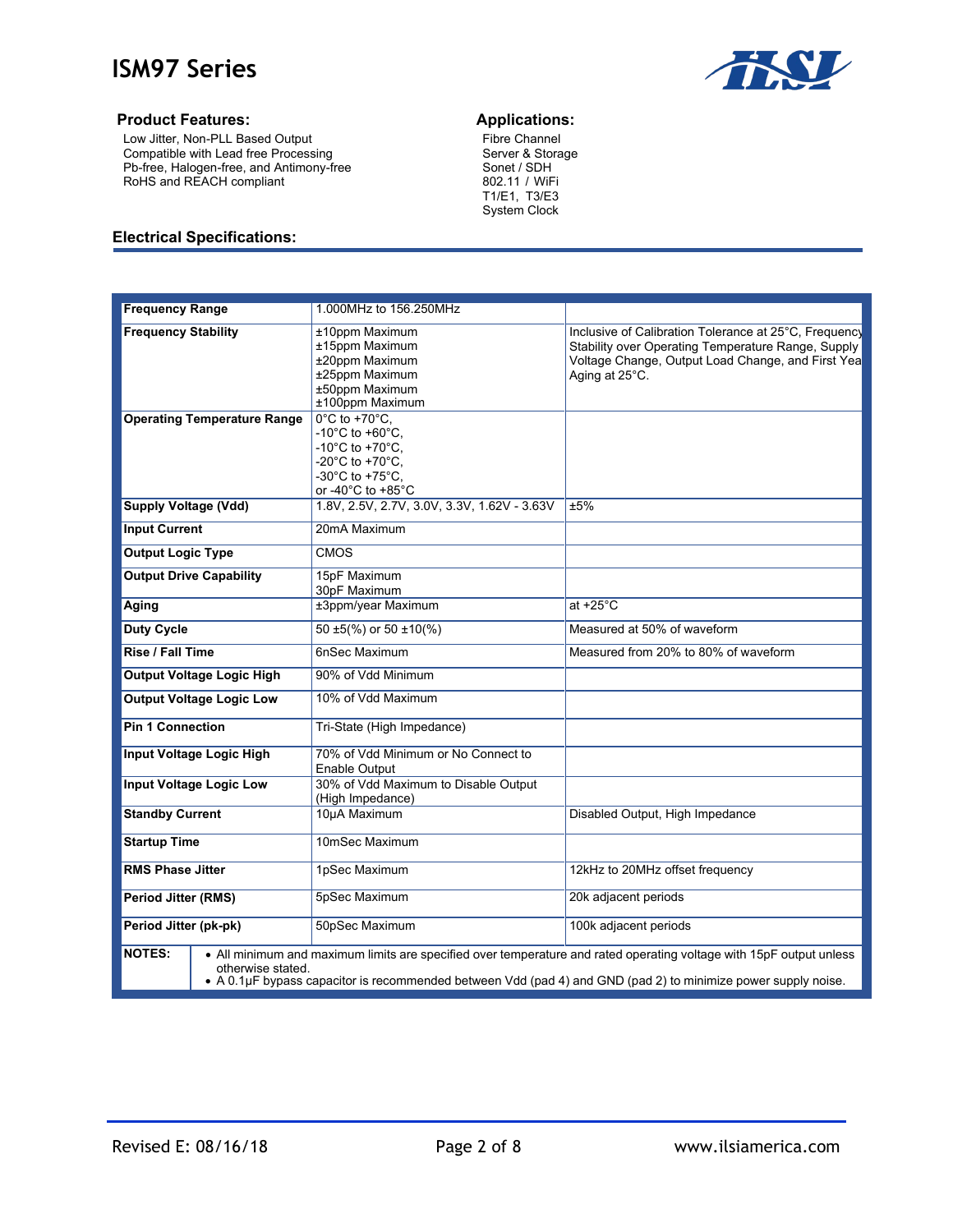

### **Absolute Maximum Limits:**

| Storage Temperature Range                                          | $-55^{\circ}$ C to +125 $^{\circ}$ C |  |
|--------------------------------------------------------------------|--------------------------------------|--|
| <b>Supply Voltage Range</b>                                        | $-0.3$ Vdc to Vdd $+0.3$ Vdc         |  |
| <b>Electrostatic Discharge</b>                                     | 2000V Maximum                        |  |
| <b>Solder Temperature</b>                                          | 260°C Maximum                        |  |
| <b>Junction Temperature</b>                                        | 150°C Maximum                        |  |
| $\cdots$<br>.<br>.<br>. .<br>.<br>$\cdot$ .<br>.<br>$- \cdot$<br>. |                                      |  |

**NOTE:** If the part is used beyond absolute maximum ratings, it may cause internal destruction. The part should be used under the recommended operating conditions or the reliability of this part may be damaged if those conditions are exceeded.

#### **Mechanical & Solder Pad Layout Dimensions:**



**Dimension Units: mm**

| <b>Part Number Guide</b><br>Sample Part Number: ISM97-3251BH-20.000 MHz |                                                                                                                     |                                         |                   |                                   |                               |                                |              |  |
|-------------------------------------------------------------------------|---------------------------------------------------------------------------------------------------------------------|-----------------------------------------|-------------------|-----------------------------------|-------------------------------|--------------------------------|--------------|--|
| Series                                                                  | <b>Supply</b><br>Voltage                                                                                            | Operating<br>Temperature Range          | Duty Cycle        | <b>Output Drive</b><br>Capability | Frequency<br><b>Stability</b> | Pin 1<br><b>Connectio</b><br>n | Frequency    |  |
| <b>ISM97-</b>                                                           | $3 = 3.3V$                                                                                                          | $1 = 0^{\circ}$ C to +70 $^{\circ}$ C   | $5 = 50 \pm 5\%$  | $1 = 15pF$                        | $E = \pm 10$ ppm              | $H = Tri-State$                | $-25.000$ MH |  |
|                                                                         | $7 = 3.0V$                                                                                                          | $8 = -10^{\circ}$ C to $+60^{\circ}$ C  | $6 = 50 \pm 10\%$ | $6 = 30pF$                        | $D = \pm 15$ ppm              | $O = N/C$                      |              |  |
|                                                                         | $2 = 2.7V$                                                                                                          | $6 = -10^{\circ}$ C to +70 $^{\circ}$ C |                   |                                   | $F = \pm 20$ ppm              |                                |              |  |
|                                                                         | $6 = 2.5V$                                                                                                          | $3 = -20^{\circ}$ C to $+70^{\circ}$ C  |                   |                                   | $A = \pm 25$ ppm              |                                |              |  |
|                                                                         | $1 = 1.8V$                                                                                                          | $4 = -30^{\circ}$ C to $+75^{\circ}$ C  |                   |                                   | $B = \pm 50$ ppm              |                                |              |  |
|                                                                         | $8 = 1.62V -$<br>3.63V                                                                                              | $2 = -40^{\circ}$ C to $+85^{\circ}$ C  |                   |                                   | $C = \pm 100$ ppm             |                                |              |  |
| <b>NOTES:</b>                                                           | Not all Frequency Stability options are available at all frequencies and Operating Temperature Ranges.<br>$\bullet$ |                                         |                   |                                   |                               |                                |              |  |
|                                                                         | Not all Output Drive Capability options are available at all frequencies.                                           |                                         |                   |                                   |                               |                                |              |  |
|                                                                         | Not all Supply Voltage options are available at all frequencies.                                                    |                                         |                   |                                   |                               |                                |              |  |
|                                                                         | Please consult with Sales Department any other parameters or options.                                               |                                         |                   |                                   |                               |                                |              |  |

**Package Information**

**Termination** = e4 (Au over Ni over W base metallization) **Terminal Plating Thickness:** Gold (0.3µm to 1.0µm), Nickel (1.27µm to 8.89µm)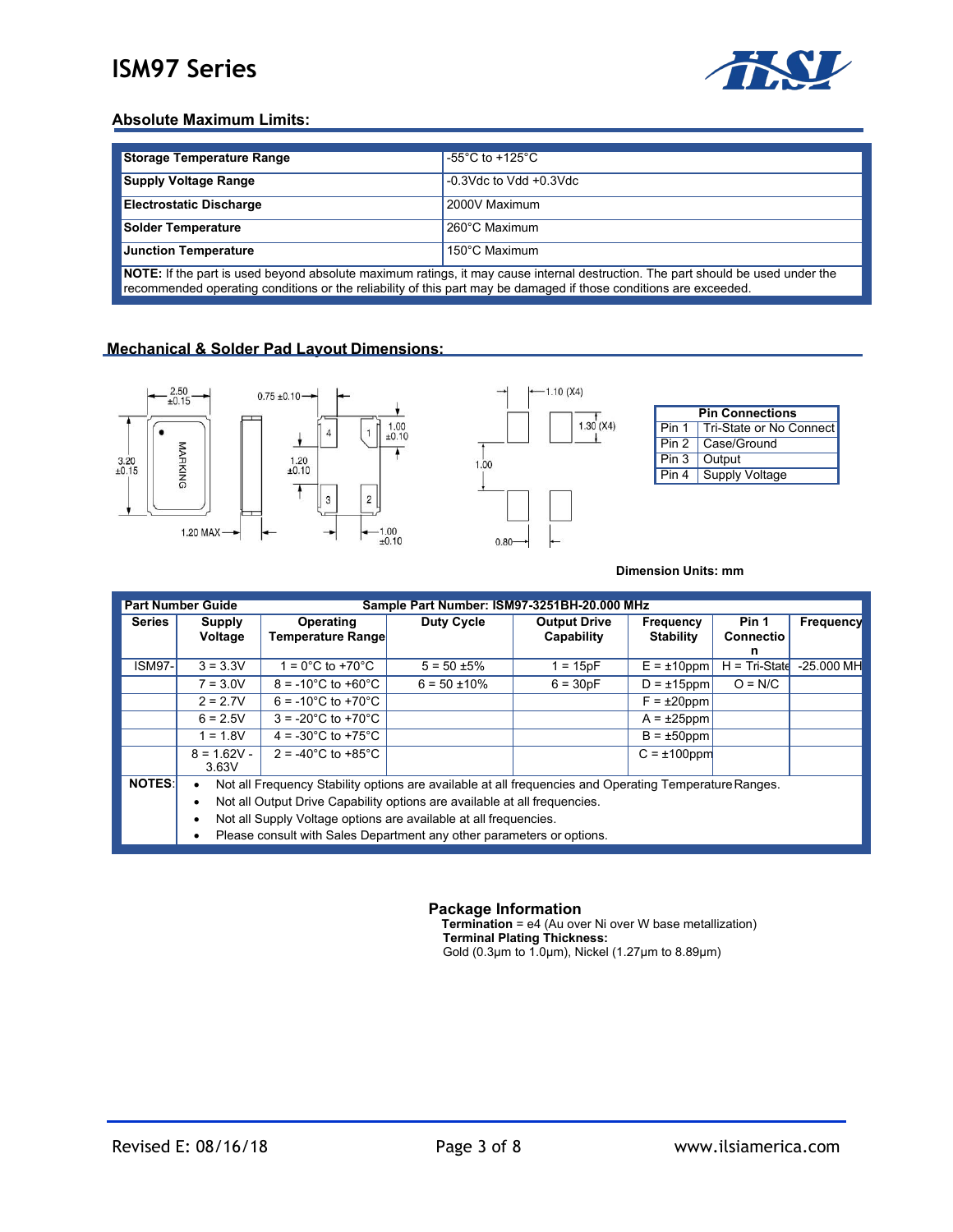

## **Tape & Reel Dimensions:**



### **Test Circuit: Enable/Disable Option**



### **Waveform: Enable/Disable Option**